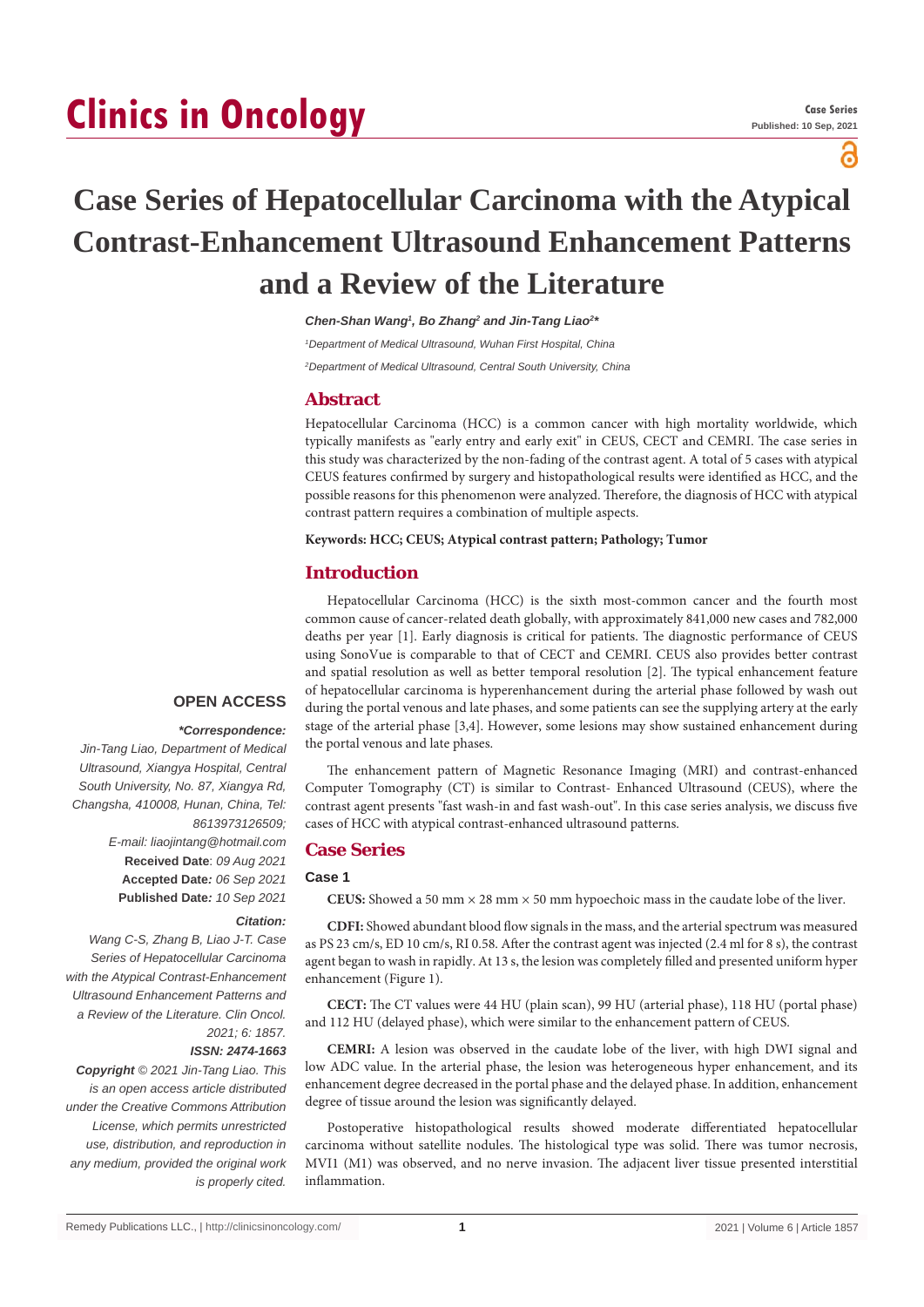

**Figure 1:** CEUS Features of a 30-year-old female. A) The lesion was completely filled and presented uniform hyperenhancement in arterial phase. B) The lesion remained uniform hypernhancement in portal vein phase. C) The lesion remained hyperenhancement until 5 min.

#### **Case 2**

**CEUS:** Showed fatty liver, and a mass with size of 67 mm  $\times$  61 mm for which echo intensity inequality was found in the upper lobe of the right posterior lobe.

**CDFI**: Showed a few strip blood flow signals in the mass, and the arterial spectrum was measured as PS 99.1 cm/s, ED 43.7 cm/s, RI 0.56 (Figure 2).

**CECT:** Marginal patchy hyper enhancement in the arterial phase, but no obvious enhancement in the center of the lesion. Compared with that in the arterial phase, the scope of enhancement in the portal phase was enlarged and the CT value was further increased. In the portal venous phase, the enhancement of lesion edge was weakening, so there was possibility of hemangioma.

**CEMRI:** The edge of the lesion had mild hyper enhancement in the arterial phase, then further significant enhancement appeared at the portal and late phases. There was no significant enhancement area in the lesion center. It was considered that there was a high possibility of hemangioma, and liver cancer could not be ruled out. According to the performance of Primovist, it was likely considered liver cancer.

Postoperative histopathological results: high-moderate differentiated hepatocellular carcinoma (without capsule), no satellite nodules, fine beam histology, and no MVI (M0). The surrounding liver cells were steatotic, and no cirrhosis was observed.

**Immunohistochemical results:** Ki67 (approximately 8%), AFP (-), CK19 (-), Hepatocyte (+), glypican-3 (-), ARG-1 (-), CD34 (-). Epatocyte  $(+)$ , Glypican-3 $(-)$ , Arg-1 $(-)$ , and CD34 $(-)$ .



**Figure 2:** CEUS Features of a 57-year-old male. The lesion presented hyperenhancement during three phases until 5 min; there was an irregular morphology area with three phase's non-enhancement.

## **Case 3**

Contrast-enhanced ultrasonography showed an 82 mm  $\times$  60 mm  $\times$  65 mm hypoechoic mass in the posterior lobe of the right liver.

**CDFI:** Abundant blood flow signals were observed in the mass. The arterial spectrum was measured as PS 28 cm/s, ED 14 cm/s, RI 0.48 (Figure 3).

**CECT:** The CT values were 44 HU (plain scan); CT values significantly increased as 69 HU in arterial phase 99 HU in portal phase and 85 HU in delayed phase. This result was considered the possibility of liver Ca.

**CEMRI:** The mass showed a high DWI signal and low ADC value. Significant hyper enhancement in the arterial phase, hypoenhancement in the portal vein phase and delayed phase were considered with HCC and the formation of the surrounding lesion.

**Postoperative pathology result:** High-moderate differentiated hepatocellular carcinoma. The histological types were clear cell and pseudoadenoid, with MVI1 (M1), no tumor necrosis, and no definite nerve invasion. Liver tissue adjacent to the lesion presented fibrosis changes. Immunohistochemical results: AFP (-), Arg (+) - 1, and CK19 were (-), Glypican - 3 (+), HepPar (+) - 1, PAX - 2 (-), PAX - 8 (-), RCC (-), Vimentin (-), and Ki67 (5%).

#### **Case 4**

**Contrast-enhanced ultrasonography:** An 86 mm × 68 mm hyperechoic mass was found in the lower lobe of the anterior lobe of the right liver.

**CDFI:** Abundant blood flow signals were observed in the mass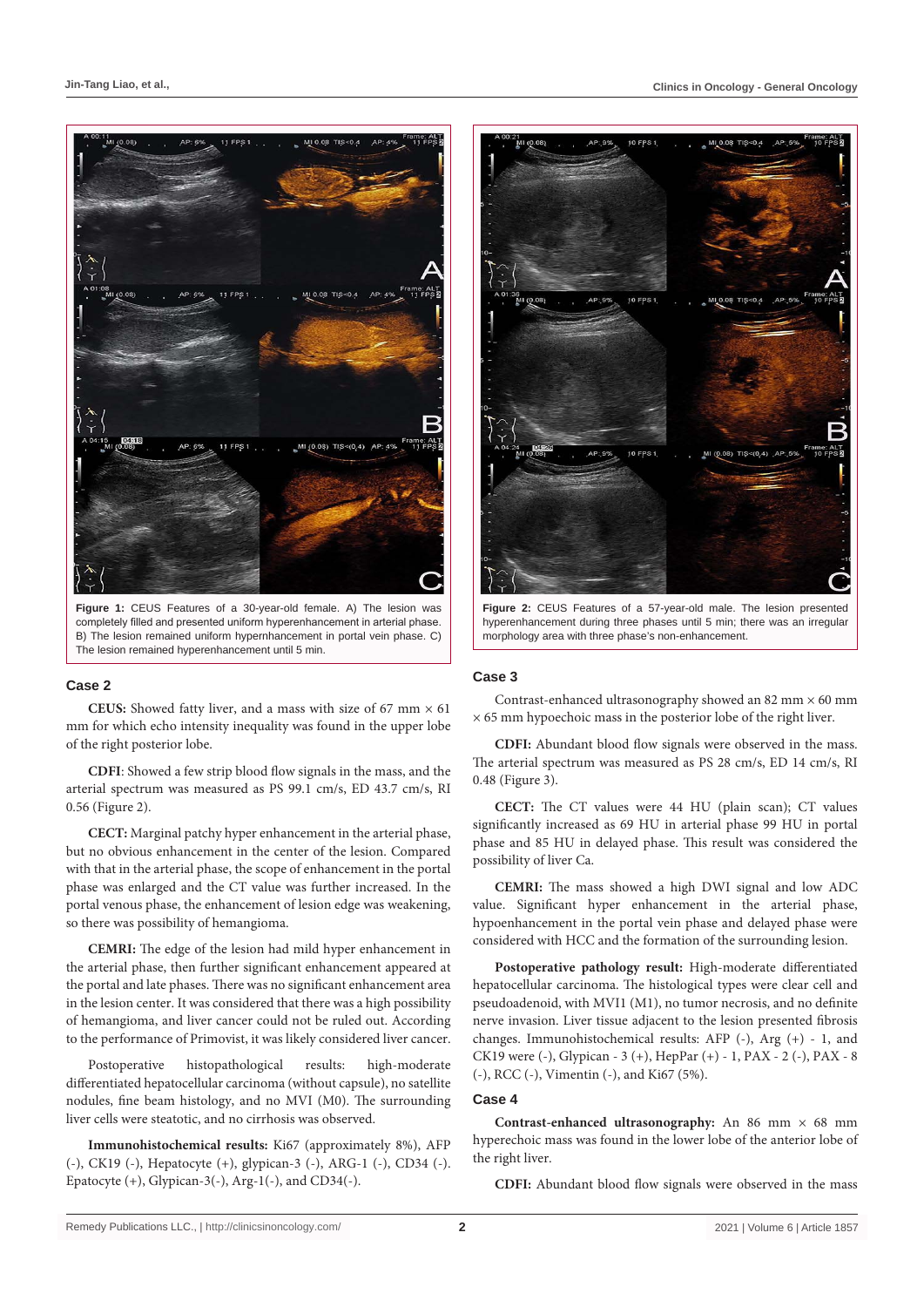

hyperenhancement in arterial phase. B) The lesion turns to isoenhancement in portal phase. C) The lesion turn to hyperenhancement again in late phase.

#### (Figure 4).

**CECT:** The CT value in the arterial phase of the mass was 72 HU, approximately 72 HU in the portal phase, and approximately 64 HU in the late portal phase.

**MRI:** In the arterial phase, non-uniform hyper enhancement was observed in the lesion, and enhancement degree decreased in the portal and delayed phases. This mass was considered carcinoma and possibly had metastasized. The portal trunk was compressed by the tumor.

**Postoperative pathology results:** high differentiated hepatocellular carcinoma in liver S7, no satellite nodules, no neoplastic necrosis, and no MVI (M0). The liver tissue adjacent to the



**Figure 4:** CEUS Features of a 59-year-old male. A) The lesion was hyperenhancement in arterial phase, and trophoblast artery showing. B) The lesion remained hyperenhancement in portal phases. C) After 4 minutes, in the delayed phase, the lesion presented isoenhanced.

cancer presented cirrhosis. Immunohistochemical results: AFP (-), HepPar (+) - 1, Ki67 (15%), Glypican - 3 (+), and CK19 (-).

#### **Case 5**

**CEUS:** An 88 mm × 88 mm hypoechogenic and hyperechogenic mass in the right liver with regular morphology and clear boundary.

**CDFI:** Striate blood flow signals were observed around and inside the tumor (Figure 5).

**CEMRI:** Lesions showed uneven high signal on DWI. The lesions showed significant non-uniformity hyper enhanced in the arterial phase and portal phase, and relatively hypoenhanced in the late phase. Therefore, the possibility of HCC was considered to be high.

| Case   | Sex    | Past history                                                          | Tumor marker | <b>Viral hepatitis</b> | <b>Pathologic result</b>                   |  |  |  |
|--------|--------|-----------------------------------------------------------------------|--------------|------------------------|--------------------------------------------|--|--|--|
|        | Age    |                                                                       |              |                        |                                            |  |  |  |
| Case 1 | female | 2 years history of HBV                                                | negative     | <b>Hepatitis B</b>     | Moderate differentiated HCC                |  |  |  |
|        | 30Y    |                                                                       |              |                        |                                            |  |  |  |
| Case 2 | male   | 8-years history of type 2 diabetes, 12-years history of hypertension, | negative     | negative               | High-moderate differentiated<br><b>HCC</b> |  |  |  |
|        | 57Y    | more than 30 years of smoking, family history of hypertension         |              |                        |                                            |  |  |  |
| Case 3 | male   | history of hepatitis B for more than 6 years                          | negative     | <b>Hepatitis B</b>     | High-moderate differentiated<br><b>HCC</b> |  |  |  |
|        | 49Y    |                                                                       |              |                        |                                            |  |  |  |
| Case 4 | male   | diabetes, coronary heart disease history, hypertension found,         | $AFP(+)$     | Hepatitis C            | High differentiated HCC                    |  |  |  |
|        | 59Y    | hepatitis C, and peptic ulcer more than a year                        | $CA199(+)$   |                        |                                            |  |  |  |
| Case 5 | male   |                                                                       | negative     | <b>Hepatitis B</b>     | Moderate differentiated HCC                |  |  |  |
|        | 65Y    | Trauma 30 years ago                                                   |              |                        |                                            |  |  |  |

**Table 1:** Basic information of five cases.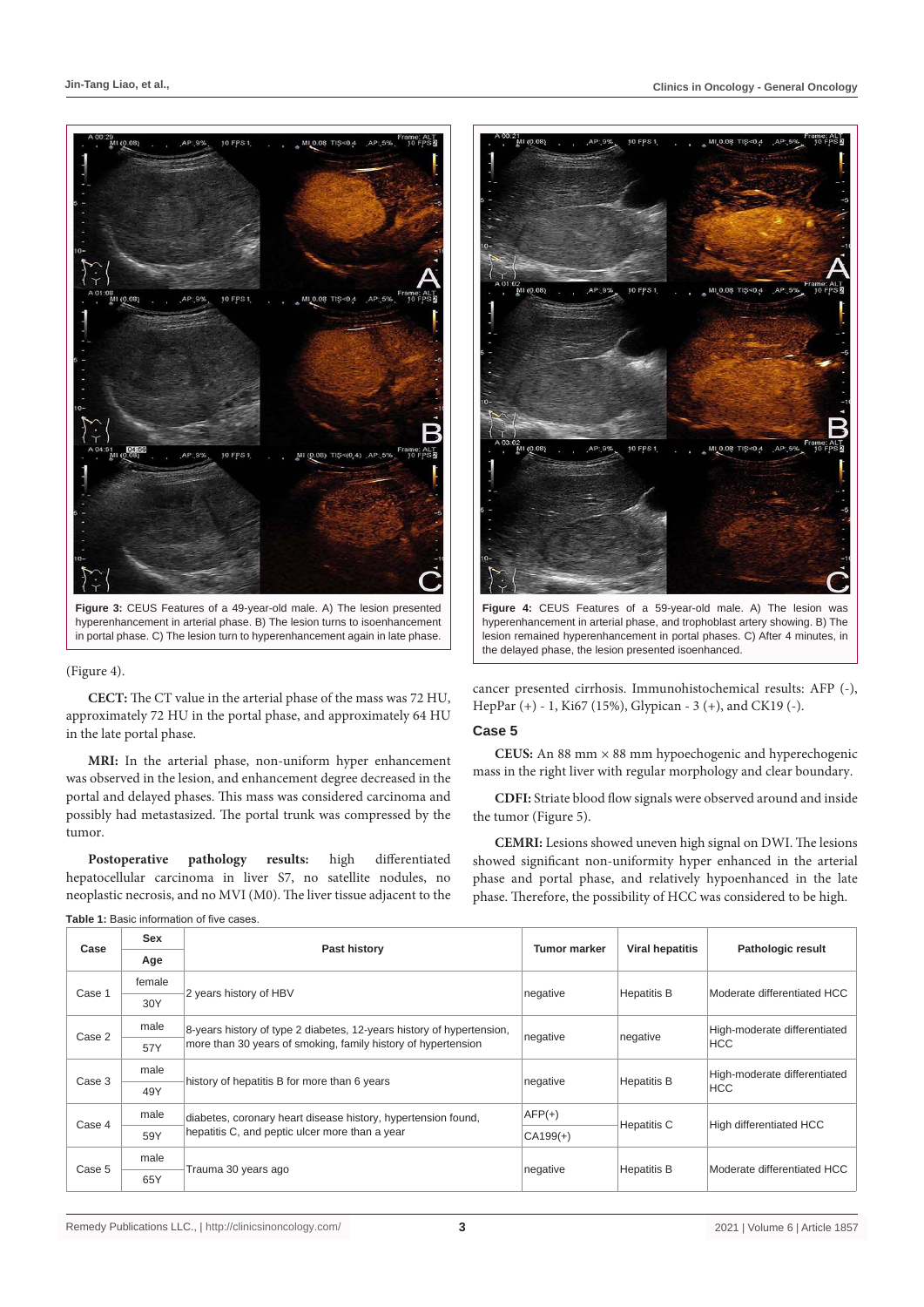

**Figure 5:** CEUS Features of a 65-year-old male. A) The mass in early arterial phase was significantly hyperenhanced. B, C) in the portal phase and the late phase were still slightly hyperenhanced, and there was a no enhanced area in 3 phases at the center.

**Postoperative pathological results:** Moderately differentiated hepatocellular carcinoma in the right liver (enveloped) with no satellite nodules; No MVI (M0) was found near or far from the cancer. The surrounding liver tissues are hydrodenatured and steatotic, and in the lymphocyte infiltration in the portal area there is hyperplasia of fibrous tissue (Table 1).

#### **Discussion**

Between 2008 and 2014, liver cancer presented the lowest 5-year relative survival rate among all cancers in the United States, at only 18% [5]. The etiology of HCC is mainly related to Hepatitis B Virus (HBV), Hepatitis C Virus (HCV), aflatoxin contamination, excessive sex hormones and alcoholism [6]. Recent studies have found that Non-Alcoholic Fatty Liver Disease (NAFLD) is the root cause of 13% to 38% of non-viral hepatitis and alcohol-related liver cancer cases [7]. It has been estimated that people with type 2 diabetes show approximately 2 to 3 times the risk of HCC as normal healthy people, and HCC development is one of the most worrying liver-related complications in diabetics [8]. The common characteristics of insulin

resistance and liver steatosis include the promotion of adipose tissuederived inflammation [9], hormone changes [10], oxidative stress and lipotoxicity [11-13] and promoting the occurrence of liver cancer by stimulating the IGF-1 axis of hyperinsulinemia [14]. Other factors include diet [15,16], intestinal microbiota [17,18], and very important genetic factors [19]. The patient in case 2 had no history of hepatitis, but had a fatty liver and a history of type 2 diabetes for 8 years.

Hepatocellular Carcinoma (HCC) is a blood-rich tumor, usually supplied by the hepatic artery. In the typical contrast pattern of CEUS, after the contrast agent is injected, the lesions are filled with the contrast agent uniformly and quickly. The echo of HCC in the arterial phase is significantly higher than that of surrounding liver tissue. Sometimes, in the early arterial stage, strong echogenic tumor nutrient artery appears in tumor lesions [20,21]. However, in the portal vein stage, the contrast agent of the lesion disappears rapidly, in contrast with what occurs in the normal surrounding liver tissue.

In this case series, except for case 4, tumor markers in the several other cases were negative. CEUS in the five cases in this study was different from the typical pattern of hepatocellular carcinoma, but presented high enhancement in the arterial phase, no clearance in portal phase and/or delayed phase, most of which were still high enhancement in the delayed phase. However, postoperative pathological results were all hepatocellular carcinoma. On the basis of referring to the relevant literature, we believe that there may be the following reasons for the appearance of this imaging pattern in hepatocellular carcinoma:

1. It may be that the wash-out time of the contrast agent is related to the differentiation degree of the tumor. LIU [22] believed that the time at which HCC began to undergo clearance at CEUS was related to the degree of tumor differentiation, and the clear speed of well-differentiated tumors was slower than that of poorly differentiated tumors. Yang [23] considered that the clearance of highly differentiated HCC in CEUS occurred later. In our case series, there was one case of highly differentiated HCC, two cases of highly differentiated HCC, and two cases of moderately differentiated HCC.

The average number of portal veins in well-differentiated hepatocellular carcinoma was found to be approximately 30% of the para-tumor liver tissue, and there was almost no intratumoral dysplasia of arterioles. However, the average number of portal veins in moderately differentiated hepatocellular carcinoma is approximately 0.5% of the para-tumor liver tissue, and a large number of tumor proliferating arterioles can be seen in the tumor tissue [24].

This pattern indicates that with the malignant transition of the tumor, the degree of differentiation decreases, the tumor portal vein and normal hepatic artery decrease, and the abnormal neoplastic artery increases [25]. These arteries will gradually increase and thicken, become disordered, form an abnormal vascular network, and even form an arteriovenous fistula, which will cause changes in tumor

| Table 2: Imaging findings and pathological findings of the five cases. |                                                  |                                          |                                          |                                         |  |  |  |  |
|------------------------------------------------------------------------|--------------------------------------------------|------------------------------------------|------------------------------------------|-----------------------------------------|--|--|--|--|
| Case                                                                   | <b>CEUS performance</b>                          | <b>CEUS diagnosis</b>                    | CT diagnosis                             | <b>MRI diagnosis</b>                    |  |  |  |  |
| Case 1                                                                 | Hyperenhanced-Hyperenhanced-Hyperenhanced        | Consider FNH                             | FNH? Liver Ca?                           | Liver Ca? FNH?                          |  |  |  |  |
|                                                                        | Case 2 Hyperenhanced-Hyperenhanced-Hyperenhanced | Benign, adenoma? Atypical<br>hemangioma? | Considering the possibility of HCC       | Consider the possibility of liver<br>Ca |  |  |  |  |
|                                                                        | Case 3 Hyperenhanced-isoenhanced-Hyperenhanced   | Consider HCC                             | Consider liver Ca                        | Consider HCC                            |  |  |  |  |
|                                                                        | Case 4 Hyperenhanced-Hyperenhanced-isoenhanced   | Consider Ca                              | Considering possibility of hepatic<br>Ca | Consider the possibility of liver<br>Сa |  |  |  |  |
|                                                                        | Case 5 Hyperenhanced-Hyperenhanced-Hyperenhanced | Consider HCC                             | The outcome of the outer hospital        | Consider the possibility of liver<br>Ca |  |  |  |  |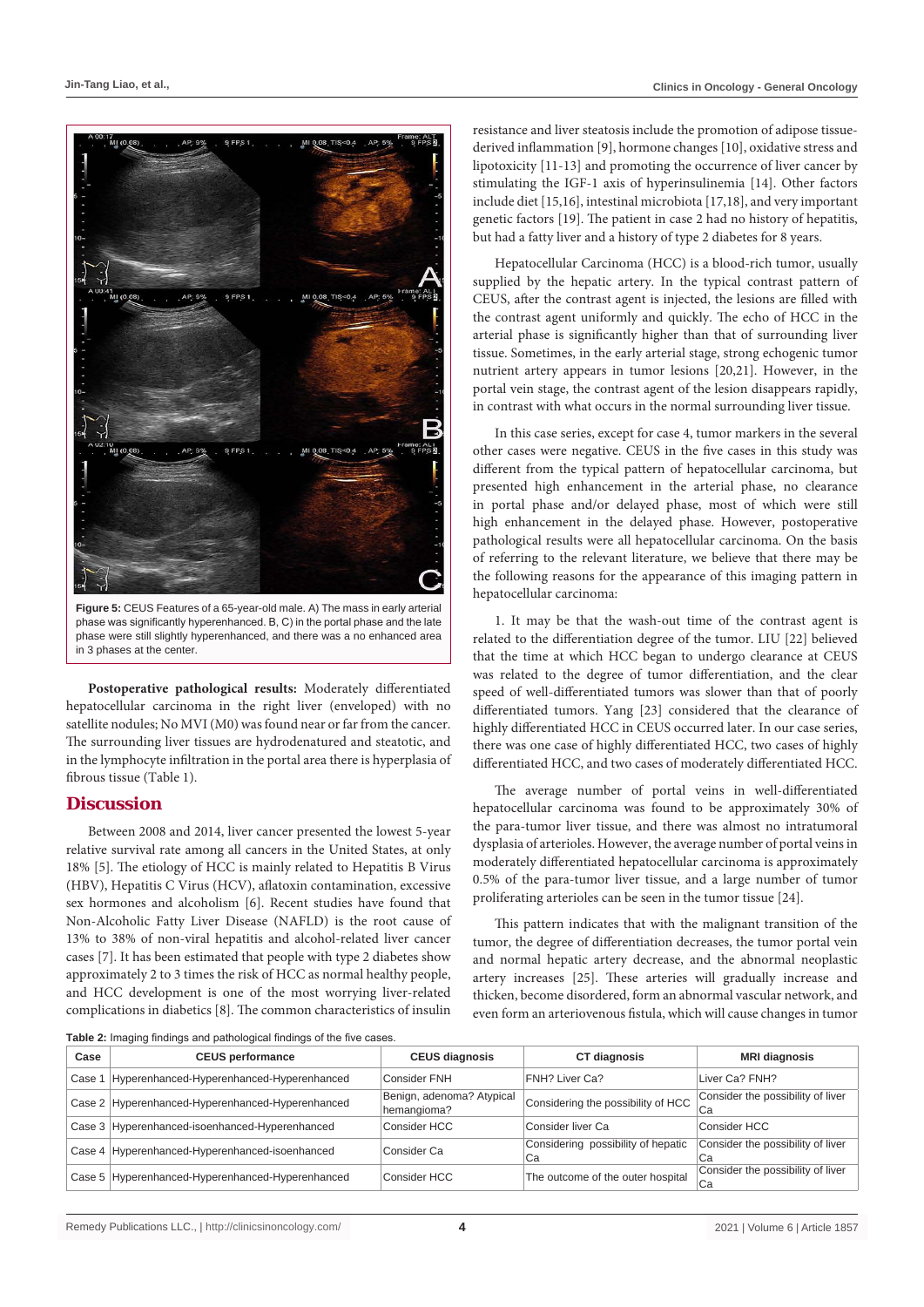blood perfusion. The ultrasound contrast agent is a kind of blood pool contrast agent, which reflects the condition of blood perfusion in the lesion. There was no significant change in the number of highly differentiated HCC portal veins, most of which were supplied by both the portal vein and hepatic artery [26]. After the arterial phase, continuous perfusion may be provided to the tumor through the portal vein, resulting in continuous contrast development of the lesion.

2. The formation of PVTT (Portal Vein Tumor Thrombus) will hinder the portal vein blood flow of the tumor, even the portal vein blood flow of the liver parenchyma around the tumor, to accordingly affect their hemodynamic changes. With the formation of PVTT, hepatic portal vein blood supply gradually decreases. In order to make up for the amount of hepatic blood perfusion, hepatic artery blood expands. In the short term, the blood supply gradually increased, and the arteriovenous fistula of HCC gradually formed [27]. Studies have found that approximately 60% of the HCC lesions combined with PVTT did not show typical hyper enhanced in the arterial phase, suggesting that PVTT has a significant impact on the hemodynamic performance of HCC [28].

3. It may also be related to differences in the uptake of microvesicles by cancer cells with different degrees of differentiation and pharmacokinetic differences of contrast agents in different individuals [29].

4. The observation time may not be long enough; only five minutes of contrast injection has been observed so far. The lesion may wash out after 5 min (Table 2).

In our study, in two cases, CEUS, CECT and CEMRI showed different manifestations and conclusions, which may be because of the following:

i. The time points of CECT and CEMRI were different from those of CEUS. The enhanced CT scan was performed on the patients in the three phases, with the arterial phase of 25 s, the venous phase of 65 s, and the delayed phase of 300 s. The three phases of MRI scan were arterial phase 25 s, venous phase 65 s, and delay phase 180 s. CEUS is a continuous scanning method, which can reveal the perfusion of the lesion more comprehensively and continuously.

ii. The contrast agents used in contrast-enhanced CT and contrast-enhanced MRI are different from those used in CEUS. The method of CT enhancement is to inject contrast agent, usually 85 ml to 100 ml of iohexanol, into the body of the patient intravenously with a high-pressure syringe. MRI enhancement was performed at a rate of 2 ml/s using a high-pressure syringe to inject the contrast agent Gadolinium meglumine pentiate at a dose of 0.1 ml/kg intravenously into the patient. The ultrasonic contrast agent sulfur hexafluoride is a kind of blood pool imaging agent. The diameter of the microbubble ultrasonic contrast agent is mostly between 2 and 8 microns. Even in the case of increased blood tube permeability, such as in the tumor and inflammation, it cannot enter the interstitial space. It is a real blood pool contrast agent [30,31], which only exists in the blood vessels, while the CT/MRI contrast agent can enter the extracellular space [32].

In conclusion, although well-differentiated HCC may suffer from slow or even no contrast wash-out, such radiographic manifestations of HCC were relatively rare in this study. Therefore, for HCC with atypical CEUS manifestations, it is necessary to combine other imaging evaluations and relevant blood tests to confirm HCC. The specific reason for atypical ultrasound imaging model of HCC is not very clear; in addition to the degree of tumor differentiation and the number of contortions in tumor angiogenesis, it may also have to do with the formation of portal venous tumor emboli and cancer cells, the pharmacokinetic differences in uptake and contrast agents, and different individual differences. Thus, further studies are needed.

## **References**

- 1. [Bray F, Ferlay J, Soerjomataram I, Siegel RL, Torre LA, Jemal A.](https://pubmed.ncbi.nlm.nih.gov/30207593/)  [Global cancer statistics 2018: GLOBOCAN estimates of incidence and](https://pubmed.ncbi.nlm.nih.gov/30207593/)  [mortality worldwide for 36 cancers in 185 countries. CA Cancer J Clin.](https://pubmed.ncbi.nlm.nih.gov/30207593/)  [2018;68\(6\):394-424.](https://pubmed.ncbi.nlm.nih.gov/30207593/)
- 2. [Westwood M, Joore M, Grutters J, Redekop K, Armstrong N, Lee](https://pubmed.ncbi.nlm.nih.gov/23611316/)  [K, et al. Contrast-enhanced ultrasound using SonoVue\(R\) \(sulphur](https://pubmed.ncbi.nlm.nih.gov/23611316/)  [hexafluoride microbubbles\) compared with contrast-enhanced computed](https://pubmed.ncbi.nlm.nih.gov/23611316/)  [tomography and contrast-enhanced magnetic resonance imaging for the](https://pubmed.ncbi.nlm.nih.gov/23611316/)  [characterisation of focal liver lesions and detection of liver metastases: A](https://pubmed.ncbi.nlm.nih.gov/23611316/)  [systematic review and cost-effectiveness analysis. Health Technol Assess.](https://pubmed.ncbi.nlm.nih.gov/23611316/)  [2013;17\(16\):1-243.](https://pubmed.ncbi.nlm.nih.gov/23611316/)
- 3. [Baron RL, Oliver JH 3rd, Dodd GD 3rd, Nalesnik M, Holbert BL, Carr B.](https://pubmed.ncbi.nlm.nih.gov/8668803/)  [Hepatocellular carcinoma: Evaluation with biphasic, contrast-enhanced,](https://pubmed.ncbi.nlm.nih.gov/8668803/)  [helical CT. Radiology. 1996;199\(2\):505-11.](https://pubmed.ncbi.nlm.nih.gov/8668803/)
- 4. [Furuse J, Nagase M, Ishii H, Yoshino M. Contrast enhancement patterns](https://pubmed.ncbi.nlm.nih.gov/12814924/)  [of hepatic tumours during the vascular phase using coded harmonic](https://pubmed.ncbi.nlm.nih.gov/12814924/)  [imaging and Levovist to differentiate hepatocellular carcinoma from other](https://pubmed.ncbi.nlm.nih.gov/12814924/)  [focal lesions. Br J Radiol. 2003;76\(906\):385-92.](https://pubmed.ncbi.nlm.nih.gov/12814924/)
- 5. [Siegel RL, Miller KD, Jemal A. Cancer statistics, 2019. CA Cancer J Clin.](https://pubmed.ncbi.nlm.nih.gov/30620402/)  [2019;69\(1\):7-34.](https://pubmed.ncbi.nlm.nih.gov/30620402/)
- 6. [Altekruse SF, Mcglynn KA, Reichman ME. Hepatocellular carcinoma](https://pubmed.ncbi.nlm.nih.gov/19224838/)  [incidence, mortality, and survival trends in the United States from 1975 to](https://pubmed.ncbi.nlm.nih.gov/19224838/)  [2005. J Clin Oncol. 2009;27\(9\):1485-91.](https://pubmed.ncbi.nlm.nih.gov/19224838/)
- 7. [Marrero JA, Fontana RJ, Su GL, Conjeevaram HS, Emick DM, Lok](https://pubmed.ncbi.nlm.nih.gov/12447858/)  [AS. NAFLD may be a common underlying liver disease in patients](https://pubmed.ncbi.nlm.nih.gov/12447858/)  [with hepatocellular carcinoma in the United States. Hepatology.](https://pubmed.ncbi.nlm.nih.gov/12447858/)  [2002;36\(6\):1349-54.](https://pubmed.ncbi.nlm.nih.gov/12447858/)
- 8. [Marengo A, Rosso C, Bugianesi E. Liver cancer: Connections with obesity,](https://pubmed.ncbi.nlm.nih.gov/26473416/)  [fatty liver, and cirrhosis. Annu Rev Med. 2016;67:103-17.](https://pubmed.ncbi.nlm.nih.gov/26473416/)
- 9. [Park EJ, Lee JH, Yu GY, He G, Ali SR, Holzer RG, et al. Dietary and genetic](https://pubmed.ncbi.nlm.nih.gov/20141834/)  [obesity promote liver inflammation and tumorigenesis by enhancing IL-6](https://pubmed.ncbi.nlm.nih.gov/20141834/)  [and TNF expression. Cell. 2010;140\(2\):197-208.](https://pubmed.ncbi.nlm.nih.gov/20141834/)
- 10. [Marra F, Bertolani C. Adipokines in liver diseases. Hepatology.](https://pubmed.ncbi.nlm.nih.gov/19585655/)  [2009;50\(3\):957-69.](https://pubmed.ncbi.nlm.nih.gov/19585655/)
- 11. [Masson N, Ratcliffe PJ. Hypoxia signaling pathways in cancer metabolism:](https://pubmed.ncbi.nlm.nih.gov/24491179/)  [The importance of co-selecting interconnected physiological pathways.](https://pubmed.ncbi.nlm.nih.gov/24491179/)  [Cancer Metab. 2014;2\(1\):3.](https://pubmed.ncbi.nlm.nih.gov/24491179/)
- 12. [Neuschwander-Tetri BA. Hepatic lipotoxicity and the pathogenesis of](https://pubmed.ncbi.nlm.nih.gov/20683968/)  [nonalcoholic steatohepatitis: The central role of nontriglyceride fatty acid](https://pubmed.ncbi.nlm.nih.gov/20683968/)  [metabolites. Hepatology. 2010;52\(2\):774-88.](https://pubmed.ncbi.nlm.nih.gov/20683968/)
- 13. Zambo V, Simon-Szabo L, Szelenyi P, Kereszturi E, Bánhegyi G, Csala M. Lipotoxicity in the liver. World J Hepatol. 2013;5(10):550-7.
- 14. [Wu J, Zhu AX. Targeting insulin-like growth factor axis in hepatocellular](https://pubmed.ncbi.nlm.nih.gov/21729319/)  [carcinoma. J Hematol Oncol. 2011;4:30.](https://pubmed.ncbi.nlm.nih.gov/21729319/)
- 15. [Laguna JC, Alegret M, Roglans N. Simple sugar intake and hepatocellular](https://pubmed.ncbi.nlm.nih.gov/25533006/)  [carcinoma: Epidemiological and mechanistic insight. Nutrients.](https://pubmed.ncbi.nlm.nih.gov/25533006/)  [2014;6\(12\):5933-54.](https://pubmed.ncbi.nlm.nih.gov/25533006/)
- 16. [Yki-Jarvinen H. Nutritional modulation of nonalcoholic fatty liver disease](https://pubmed.ncbi.nlm.nih.gov/20842026/)  [and insulin resistance: Human data. Curr Opin Clin Nutr Metab Care.](https://pubmed.ncbi.nlm.nih.gov/20842026/)  [2010;13\(6\):709-14.](https://pubmed.ncbi.nlm.nih.gov/20842026/)